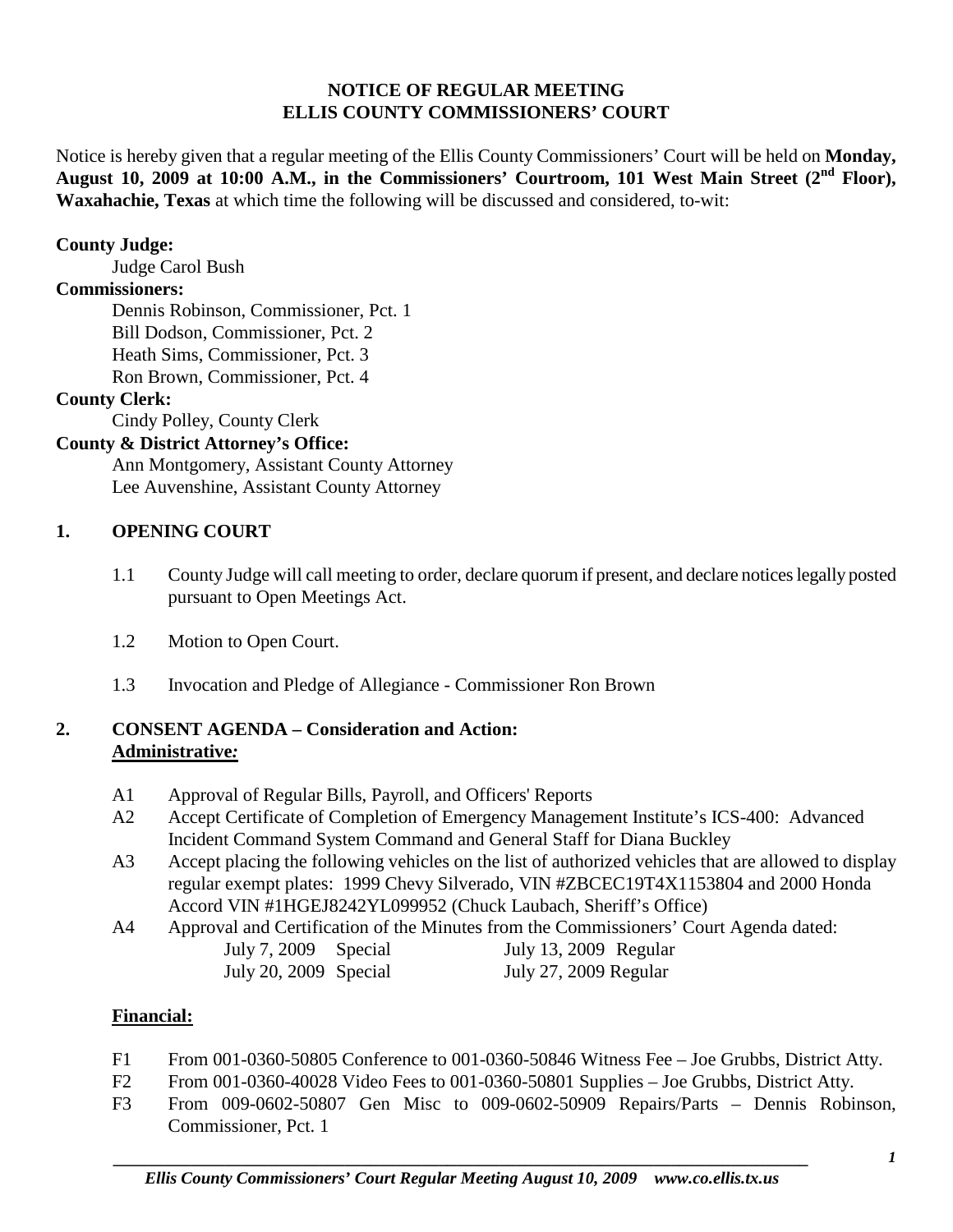- F4 From 001-0520-50812 Radio, 001-0520-50873 Maint/Repair to 001-0520-50801 Supplies, 001- 0520-50805 Conference – Jackie Miller, Jr. JP Pct. 2
- F5 From 001-0320-50801 Supplies to 001-0320-50805 Conference Cindy Polley, County Clerk
- F6 From 004-0652-30302 Fund Balance to 004-0652-50911 Gravel, 004-0652-50915 Asphalt Bill Dodson, Commissioner, Pct. 2
- F7 From 001-0210-40719 Chapter 19 Funding, 001-0210-50801 Supplies to 001-0210-50800 Chapter 19 Expenditures – Jane Anderson, Elections
- F8 From 001-0015-50502 Staff Salary to 001-0015-50815 Jailer Uniform Johnny Brown, Sheriff
- F9 From 001-0530-50812 Radio, 001-0530-50873 Maint Ofc Equip to 001-0530-50802 Equipment, 001-0530-50801 Supplies – Curtis Polk, JP Pct. 3
- F10 From 001-0020-50801 Supplies to 001-0020-50815 Uniforms, 001-0020-50858 Custodial Supplies Keith Roberts, Maintenance
- F11 From 001-0614-50808 Gas to 001-0614-50802 Equipment, 001-0614-50812 Radio, 001-0614-50803 Furniture – Mike Jones, Constable Pct. 4
- F12 Approve refund of overpayment to EMC Mortgage Corporation, account #199550 for \$2,545.06 payment in error (John Bridges).

# **3. ADMINISTRATIVE**

- 3.1 Presentation from the Executive Director of the North Texas Behavioral Health Authority. Alex Smith, North Texas Behavioral Health Authority (NTBHA)
- 3.2 Consideration and action to implement flexible spending accounts for medical expenses and child care expenses as allowed by law, utilizing an existing benefit provider, AFLAC, to administer the plan.
	- Diana Buckley, Human Services
- 3.3 Consideration and action to allow retiree medical insurance premiums to remain unchanged for the 2009-2010 plan year.
	- Diana Buckley, Human Services
- 3.4 Consideration and action to adopt a resolution encouraging our legislators to take the time to consider proposed federal health care legislation very carefully, to avoid rushing into a program that will hurt of citizens of this community and this nation, and to seek , instead, to design real and lasting solutions to the problem of access to health care.
	- Diana Buckley, Human Services
- 3.5 Consideration and action to accept a donation of 0.2266 tenths of an acre to Ellis County located in Road and Bridge Precinct 3 by Mrs. Casey Mathews and Mrs. Deonna Wesson and give the County Judge authority to sign any and all documents related to this donation. This property is being donated from two separate tracts of 0.1036 and 0.1230 respectably for the bridge improvement project on Franks Road through the federal bridge replacement project between Road and Bridge 3 and TXDOT.
	- Heath Sims, Commissioner, Pct. 3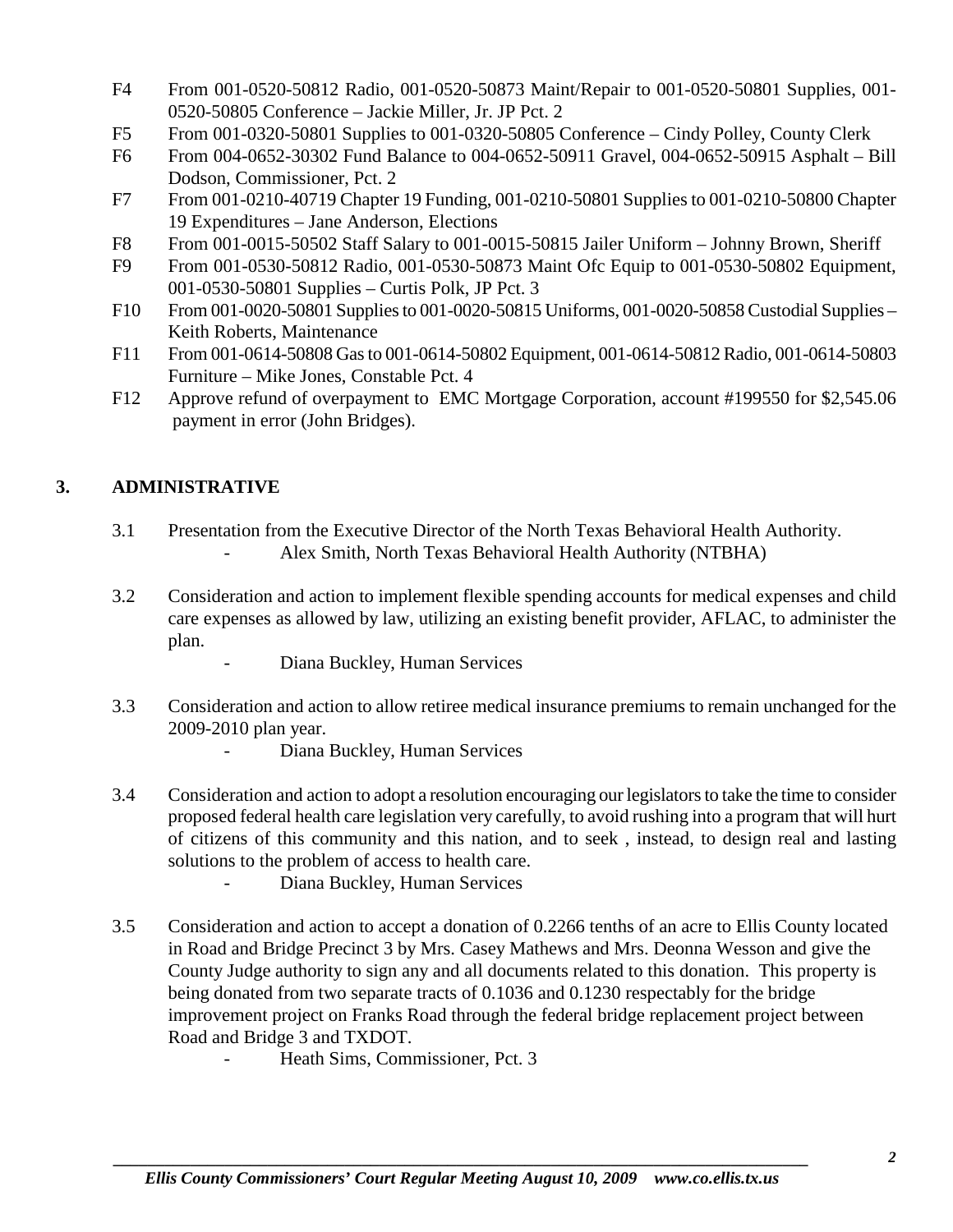- 3.6 Consideration and action to accept a grant award from the Edward Byrne Memorial Justice Assistance Grant Program CFDA#16.804 for \$76,950.
	- Chuck Laubach, Sheriff's Office
- 3.7 Consideration and action to approve the polling locations for the November 3, 2009 Election. - Jane Anderson, Elections Administrator
- 3.8 Consideration and action to approve the November 3, 2009 early voting schedule. - Jane Anderson, Elections Administrator
- 3.9 Consideration and action to approve the lease of one handicap voting machine (Auto Mark) to the City of Ovilla.
	- Jane Anderson, Elections Administrator
- 3.10 Consideration and action to approve a contract between Ellis County and the Texas Department of Family and Protective Services for Title IV-E Legal Services from September 1, 2009 through August 31, 2010.
	- Holly Davis, Special Projects Director
- 3.11 Consideration and action regarding setting the date, time and locations of the public hearing on the proposed budget for Budget FY 2009-2010, pursuant to Texas Local Government Code §111.007, as follows:

**August 24, 2009, 6:00 p.m.** Ellis County Commissioners Courtroom 101 West Main Street Waxahachie, Texas, 75165 - Holly Davis, Special Projects Director

- 3.12 Consideration and action regarding discussing the Tax Rate for Budget FY 2009-2010 and take record vote to place the proposal to adopt the rate at a future meeting.
	- **-** Holly Davis, Special Projects Director
- 3.13 Consideration and action to schedule two (2) public hearings to discuss setting the proposed tax rate for Budget FY 2009-2010, and setting time and location of such public hearings, pursuant to Texas Tax Code §26.06, as follows:

**August 24, 2009 at 6 p.m.** Ellis County Commissioners Courtroom (2nd Floor) 101 West Main Street Waxahachie, Texas, 75165 and **September 8, 2009 at 8:15 a.m.**  $378<sup>th</sup>$  District Courtroom (1<sup>st</sup> Floor) 101 West Main Street Waxahachie, Texas, 75165 - Holly Davis, Special Projects Director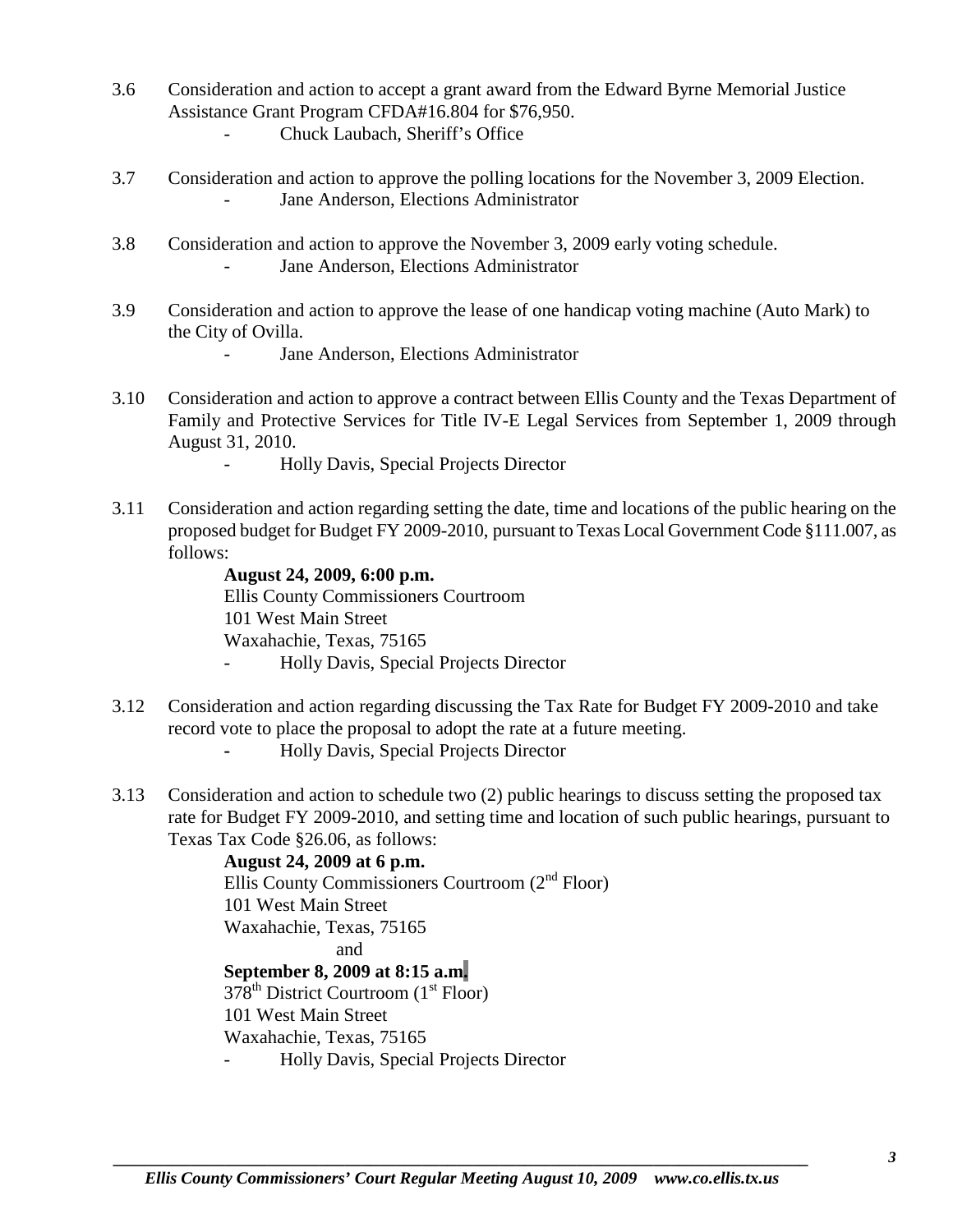3. 14 Consideration and action regarding approval of salaries, expenses and allowances of elected officials for Budget FY 2009-2010, pursuant to Texas Local Government Code §152.013. - Holly Davis, Special Projects Director

### **4. ENGINEERING**

### **Consideration and action regarding the following presented by Joe White, County Engineer:**

4.1 To select Bauhaus IG as the successful low bidder to provide and install the new furniture for the Ellis County Bond Program at a contract amount of \$1.2 million which is within the bond budget. (Jon Vidaurri)

# **5. PURCHASING**

# **Consideration and action regarding the following presented by Richard Denniston, Purchasing Agent:**

- 5.1 To declare scrap metal at Precinct 4 as salvage and authorize disposal. Bids were solicited as surplus and no bids were received.
- 5.2 To purchase a fully outfitted 2008 Dodge Charger at an approximate cost of \$30,000 for the Sheriff's Office. Supplier is John Wright and Associates

# **6. DEPARTMENT OF COUNTY DEVELOPMENT**

### **Consideration and action regarding the following presented by Delton Ake, Director Department of Development:**

- 6.1 Replat R.D.T. Development, lot 1 into lots 1A & 1B, Randall Dyess, Pct. 3.
- 6.2 Final Plat Country Creek Farm, Phase 3, 7 lots, Jim Spitzer, Pct. 3.

# **7. RECESS TO CONVENE TO EXECUTIVE SESSION**

### **8. EXECUTIVE SESSION**

"The Commissioners' Court of Ellis County reserves the right to adjourn into **Executive Session** at any time during the course of this meeting to discuss any of the matters listed in this agenda, in the order deemed appropriate, as authorized by Texas Government Code §551.071**,** or to seek the advice of its attorney and/or other attorneys representing Ellis County on any matter in which the duty of the attorney to the - Commissioners' Court under the Texas Disciplinary Rules of Professional Conduct of the State Bar of Texas clearly conflicts with Texas Government Code Chapter 551 or as otherwise may be permitted under §551.071."

8.1 Pursuant to Section 551.072 of the Government Code, consultation with counsel regarding the possible sale or lease of real property "if deliberation in an open meeting would have a detrimental effect on the position of the governmental body in negotiations with a third person".